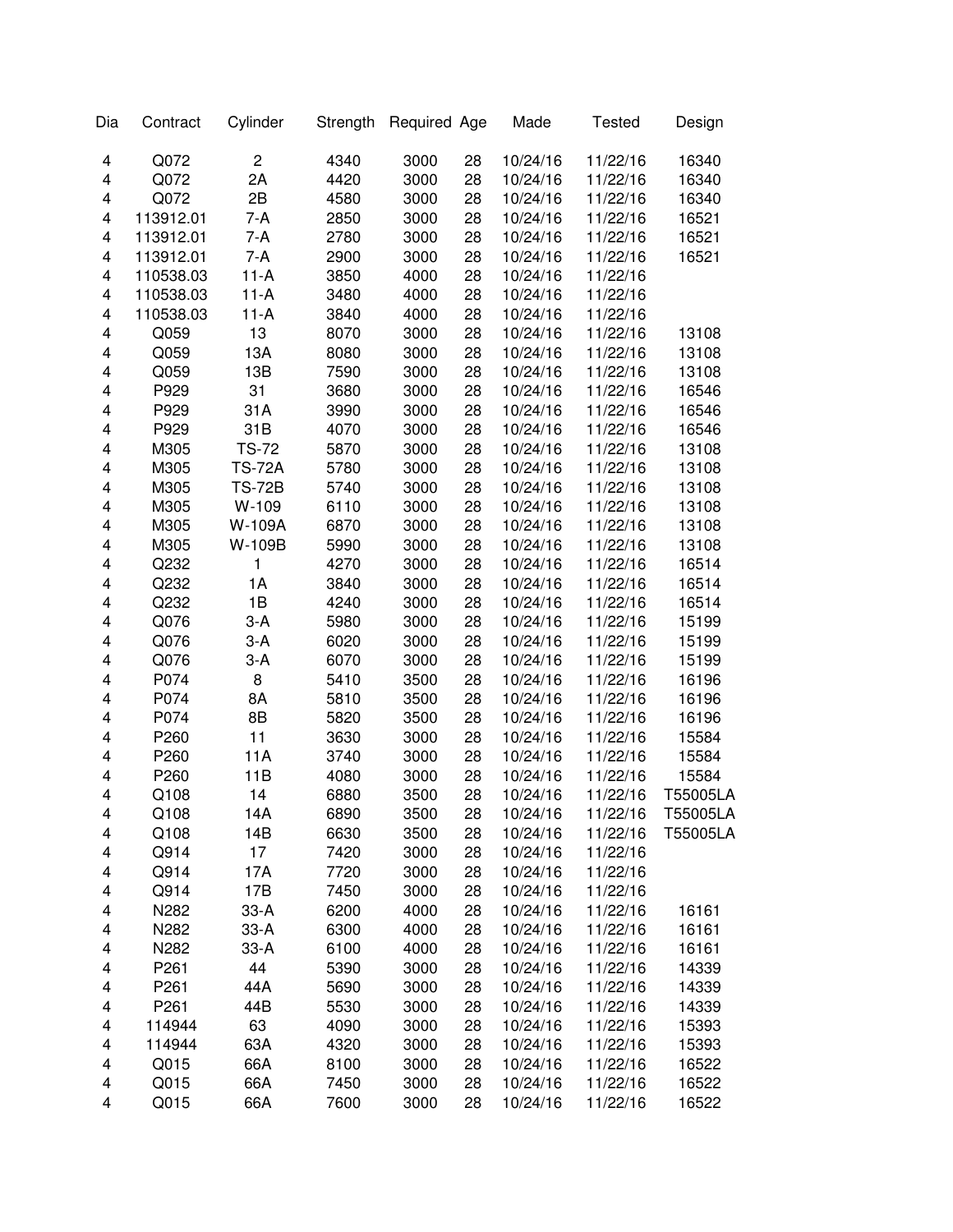| 4 | Q015      | 67A    | 6840 | 3000 | 28 | 10/24/16 | 11/22/16 | 16522  |
|---|-----------|--------|------|------|----|----------|----------|--------|
| 4 | Q015      | 67A    | 6940 | 3000 | 28 | 10/24/16 | 11/22/16 | 16522  |
| 4 | Q015      | 67A    | 6580 | 3000 | 28 | 10/24/16 | 11/22/16 | 16522  |
| 4 | Q031      | 72     | 4750 | 3000 | 28 | 10/24/16 | 11/22/16 | 16486  |
| 4 | Q031      | 72A    | 4890 | 3000 | 28 | 10/24/16 | 11/22/16 | 16486  |
| 4 | Q031      | 72B    | 4830 | 3000 | 28 | 10/24/16 | 11/22/16 | 16486  |
| 4 | Q031      | 73     | 5940 | 3000 | 28 | 10/24/16 | 11/22/16 | 16486  |
| 4 | Q031      | 73A    | 5620 | 3000 | 28 | 10/24/16 | 11/22/16 | 16486  |
| 4 | Q031      | 73B    | 5820 | 3000 | 28 | 10/24/16 | 11/22/16 | 16486  |
| 4 | Q031      | 74     | 4970 | 3000 | 28 | 10/24/16 | 11/22/16 | 16486  |
| 4 | Q031      | 74A    | 5270 | 3000 | 28 | 10/24/16 | 11/22/16 | 16486  |
| 4 | Q031      | 74B    | 5030 | 3000 | 28 | 10/24/16 | 11/22/16 | 16486  |
| 4 | P047      | 174    | 6080 | 3000 | 28 | 10/24/16 | 11/22/16 | 15199  |
| 4 | P047      | 174A   | 6050 | 3000 | 28 | 10/24/16 | 11/22/16 | 15199  |
| 4 | P047      | 174A   | 5530 | 3000 | 28 | 10/24/16 | 11/22/16 | 15199  |
| 4 | P105      | 75     | 4300 | 3000 | 28 | 10/24/16 | 11/22/16 | 15007  |
| 4 | P105      | 75A    | 4290 | 3000 | 28 | 10/24/16 | 11/22/16 | 15007  |
| 4 | P105      | 75B    | 4370 | 3000 | 28 | 10/24/16 | 11/22/16 | 15007  |
| 4 | P047      | 175A   | 5220 | 3000 | 28 | 10/25/16 | 11/22/16 | 15199  |
| 4 | P047      | 175A   | 5400 | 3000 | 28 | 10/25/16 | 11/22/16 | 15199  |
| 4 | P047      | 175A   | 5130 | 3000 | 28 | 10/25/16 | 11/22/16 | 15199  |
| 4 | N266      | 215    | 4140 | 3000 | 28 | 10/25/16 | 11/22/16 | 13025  |
| 4 | N266      | 215A   | 4560 | 3000 | 28 | 10/25/16 | 11/22/16 | 13025  |
| 4 | N266      | 215B   | 4270 | 3000 | 28 | 10/25/16 | 11/22/16 | 13025  |
| 4 | N165      | 216    | 4800 | 3000 | 28 | 10/25/16 | 11/22/16 | 14273  |
| 4 | N165      | 216A   | 5280 | 3000 | 28 | 10/25/16 | 11/22/16 | 14273  |
| 4 | N165      | 216B   | 4980 | 3000 | 28 | 10/25/16 | 11/22/16 | 14273  |
| 4 | M305      | F323   | 6700 | 3000 | 28 | 10/25/16 | 11/22/16 | 13108  |
| 4 | M305      | F323A  | 6730 | 3000 | 28 | 10/25/16 | 11/22/16 | 13108  |
| 4 | M305      | F323B  | 6580 | 3000 | 28 | 10/25/16 | 11/22/16 | 13108  |
| 4 | M305      | F334   | 6330 | 3000 | 28 | 10/25/16 | 11/22/16 | 13108A |
| 4 | M305      | F334A  | 6290 | 3000 | 28 | 10/25/16 | 11/22/16 | 13108A |
| 4 | M305      | F334B  | 6780 | 3000 | 28 | 10/25/16 | 11/22/16 | 13108A |
| 4 | L041      | 334A   | 6030 | 3000 | 28 | 10/25/16 | 11/22/16 | 14368  |
| 4 | L041      | 334A   | 6010 | 3000 | 28 | 10/25/16 | 11/22/16 | 14368  |
| 4 | L041      | 334A   | 6030 | 3000 | 28 | 10/25/16 | 11/22/16 | 14368  |
| 4 | P230      | 272    | 6130 | 4000 | 28 | 10/25/16 | 11/22/16 | 16591  |
| 4 | P230      | 272A   | 5750 | 4000 | 28 | 10/25/16 | 11/22/16 | 16591  |
| 4 | P230      | 272B   | 5960 | 4000 | 28 | 10/25/16 | 11/22/16 | 16591  |
| 4 | P230      | 273    | 1940 |      | 28 | 10/25/16 | 11/22/16 | 16343  |
| 4 | P230      | 273A   | 1970 |      | 28 | 10/25/16 | 11/22/16 | 16343  |
| 4 | P230      | 273B   | 2010 |      | 28 | 10/25/16 | 11/22/16 | 16343  |
| 4 | Q134      | $1-A$  | 5820 | 3000 | 28 | 10/26/16 | 11/23/16 | 16596  |
| 4 | Q134      | $1-A$  | 5900 | 3000 | 28 | 10/26/16 | 11/23/16 | 16596  |
| 4 | Q134      | $1-A$  | 5530 | 3000 | 28 | 10/26/16 | 11/23/16 | 16596  |
| 4 | 110538.03 | $12-A$ | 6140 | 4000 | 28 | 10/26/16 | 11/23/16 |        |
| 4 | 110538.03 | $12-A$ | 5700 | 4000 | 28 | 10/26/16 | 11/23/16 |        |
| 4 | 110538.03 | $12-A$ | 5870 | 4000 | 28 | 10/26/16 | 11/23/16 |        |
| 4 | P166      | 18     | 6760 | 4000 | 28 | 10/26/16 | 11/23/16 | 16191  |
| 4 | P166      | 18A    | 6800 | 4000 | 28 | 10/26/16 | 11/23/16 | 16191  |
| 4 | P166      | 18B    | 7160 | 4000 | 28 | 10/26/16 | 11/23/16 | 16191  |
| 4 | P166      | $18-I$ | 5290 | 4000 | 28 | 10/26/16 | 11/23/16 | 16191  |
|   |           |        |      |      |    |          |          |        |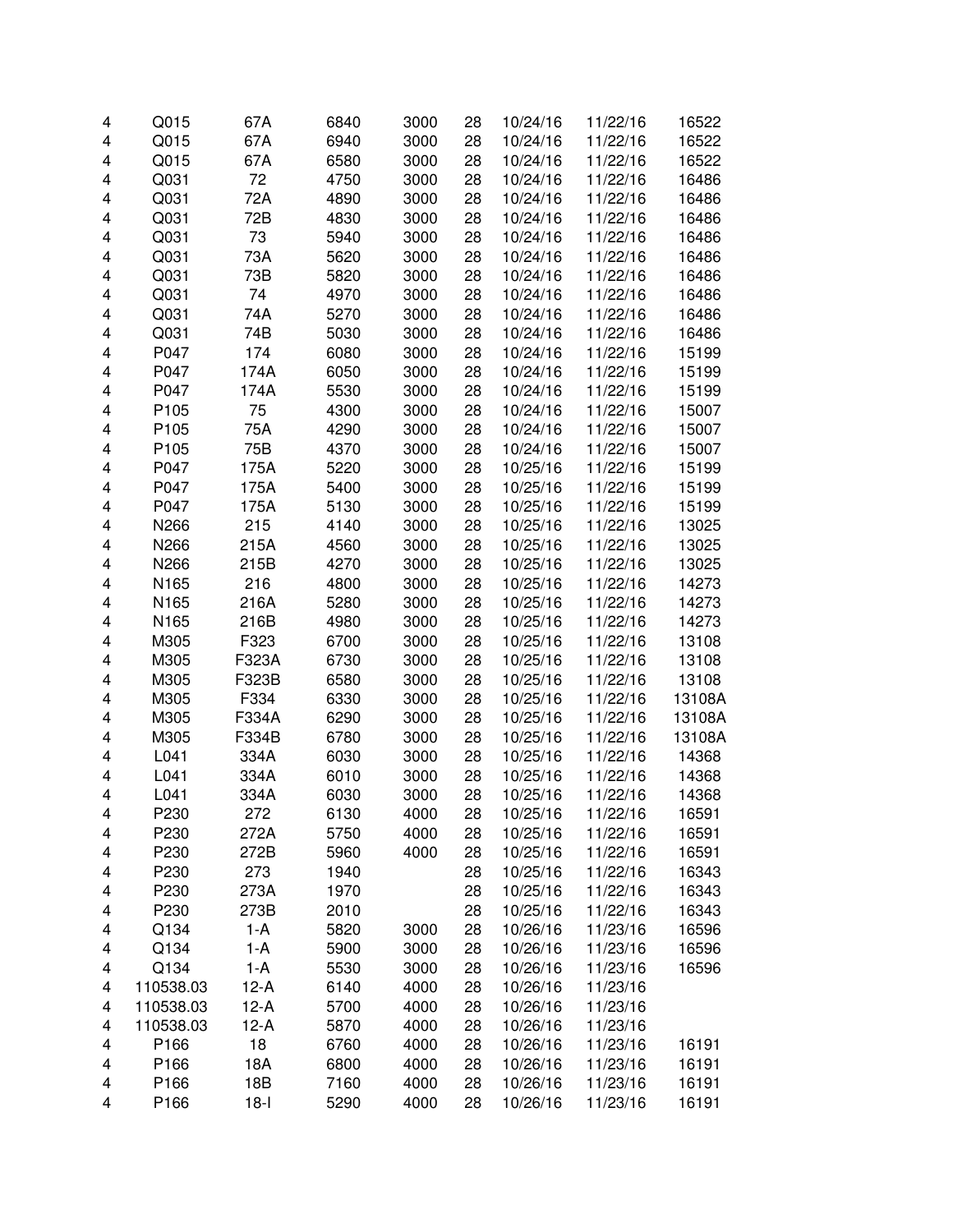| 4 | P166     | $18-J$       | 6130 | 4000 | 28             | 10/26/16 | 11/23/16 | 16191    |
|---|----------|--------------|------|------|----------------|----------|----------|----------|
| 4 | P166     | $18-K$       | 5560 | 4000 | 28             | 10/26/16 | 11/23/16 | 16191    |
| 4 | M305     | W110         | 6230 | 3000 | 28             | 10/26/16 | 11/23/16 | 13108    |
| 4 | M305     | <b>W110A</b> | 6140 | 3000 | 28             | 10/26/16 | 11/23/16 | 13108    |
| 4 | M305     | <b>W110B</b> | 6530 | 3000 | 28             | 10/26/16 | 11/23/16 | 13108    |
| 4 | M305     | W111         | 6550 | 3000 | 28             | 10/26/16 | 11/23/16 | 13034    |
| 4 | M305     | W111-A       | 5550 | 3000 | 28             | 10/26/16 | 11/23/16 | 13034    |
| 4 | M305     | <b>W111B</b> | 8280 | 3000 | 28             | 10/26/16 | 11/23/16 | 13034    |
| 4 | P922     | $26-B$       | 5760 | 4000 | 7              | 11/16/16 | 11/23/16 | 16618    |
| 4 | P922     | $27 - B$     | 5550 | 4000 | 7              | 11/16/16 | 11/23/16 | 16618    |
| 4 | P922     | $28 - B$     | 6330 | 4000 | 7              | 11/16/16 | 11/23/16 | 16618    |
| 4 | P922     | $29-B$       | 6910 | 4000 | 7              | 11/16/16 | 11/23/16 | 16618    |
| 4 | P922     | $30 - B$     | 6620 | 4000 | 7              | 11/16/16 | 11/23/16 | 16618    |
| 4 | P922     | $31-C$       | 4690 | 4000 | $\overline{7}$ | 11/16/16 | 11/23/16 | 16086    |
| 4 | N228     | 89-D         | 4720 | 3000 | 14             | 11/9/16  | 11/23/16 | 16128    |
| 4 | Q049     | 10           | 5200 | 4000 | 28             | 10/26/16 | 11/23/16 | 16135    |
| 4 | Q049     | 10A          | 5160 | 4000 | 28             | 10/26/16 | 11/23/16 | 16135    |
| 4 | Q049     | 10B          | 5030 | 4000 | 28             | 10/26/16 | 11/23/16 | 16135    |
| 4 | Q029     | $11-A$       | 5500 | 3000 | 28             | 10/26/16 | 11/23/16 | 16452    |
| 4 | Q029     | $11-A$       | 5170 | 3000 | 28             | 10/26/16 | 11/23/16 | 16452    |
| 4 | Q029     | $11-A$       | 5520 | 3000 | 28             | 10/26/16 | 11/23/16 | 16452    |
| 4 | 30314.06 | $13-A$       | 5860 | 3000 | 28             | 10/26/16 | 11/23/16 | 16109    |
| 4 | 30314.06 | $13-A$       | 5870 | 3000 | 28             | 10/26/16 | 11/23/16 | 16109    |
| 4 | 30314.06 | $13-A$       | 5530 | 3000 | 28             | 10/26/16 | 11/23/16 | 16109    |
| 4 | P922     | $13-A$       | 5390 | 3000 | 7              | 11/16/16 | 11/23/16 | 16618    |
| 4 | Q108     | 15           | 5280 | 3500 | 28             | 10/26/16 | 11/23/16 | T55005LA |
| 4 | Q108     | 15A          | 5280 | 3500 | 28             | 10/26/16 | 11/23/16 | T55005LA |
| 4 | Q108     | 15B          | 5440 | 3500 | 28             | 10/26/16 | 11/23/16 | T55005LA |
| 4 | 116765   | $16-A$       | 5720 | 3000 | 28             | 10/26/16 | 11/23/16 | 16500    |
| 4 | 116765   | $16-A$       | 7150 | 3000 | 28             | 10/26/16 | 11/23/16 | 16500    |
| 4 | 116765   | $16-A$       | 6410 | 3000 | 28             | 10/26/16 | 11/23/16 | 16500    |
| 4 | Q061     | 17           | 7490 | 3000 | 28             | 10/26/16 | 11/23/16 | 16380    |
| 4 | Q061     | 17A          | 6820 | 3000 | 28             | 10/26/16 | 11/23/16 | 16380    |
| 4 | Q061     | 17B          | 6750 | 3000 | 28             | 10/26/16 | 11/23/16 | 16380    |
| 4 | 114944   | 64           | 4810 | 3000 | 28             | 10/26/16 | 11/23/16 |          |
| 4 | 114944   | 64A          | 4850 | 3000 | 28             | 10/26/16 | 11/23/16 |          |
| 4 | P148     | 7-B          | 3340 | 3000 | 7              | 11/17/16 | 11/23/16 | 16110    |
| 4 | P148     | $7-BB$       | 3000 | 3000 | 7              | 11/17/16 | 11/23/16 | 16110    |
| 4 | Q015     | 68-A         | 7660 | 3000 | 28             | 10/26/16 | 11/23/16 | 16522    |
| 4 | Q015     | 68-A         | 7390 | 3000 | 28             | 10/26/16 | 11/23/16 | 16522    |
| 4 | Q015     | 68-A         | 7980 | 3000 | 28             | 10/26/16 | 11/23/16 | 16522    |
| 4 | Q015     | 69-A         | 8610 | 3000 | 28             | 10/26/16 | 11/23/16 | 16522    |
| 4 | Q015     | 69-A         | 8220 | 3000 | 28             | 10/26/16 | 11/23/16 | 16522    |
| 4 | Q015     | 69-A         | 7500 | 3000 | 28             | 10/26/16 | 11/23/16 | 16522    |
| 4 | Q031     | 75           | 6370 | 3000 | 28             | 10/26/16 | 11/23/16 | 16486    |
| 4 | Q031     | 75A          | 6300 | 3000 | 28             | 10/26/16 | 11/23/16 | 16486    |
| 4 | Q031     | 75B          | 6280 | 3000 | 28             | 10/26/16 | 11/23/16 | 16486    |
| 4 | P105     | 76           | 4280 | 3000 | 28             | 10/26/16 | 11/23/16 | 15007    |
| 4 | P105     | 76A          | 4250 | 3000 | 28             | 10/26/16 | 11/23/16 | 15007    |
| 4 | P105     | 76B          | 4370 | 3000 | 28             | 10/26/16 | 11/23/16 | 15007    |
| 4 | P247     | 87           | 6690 | 3000 | 28             | 10/26/16 | 11/23/16 | 16130    |
| 4 | P247     | 87A          | 6750 | 3000 | 28             | 10/26/16 | 11/23/16 | 16130    |